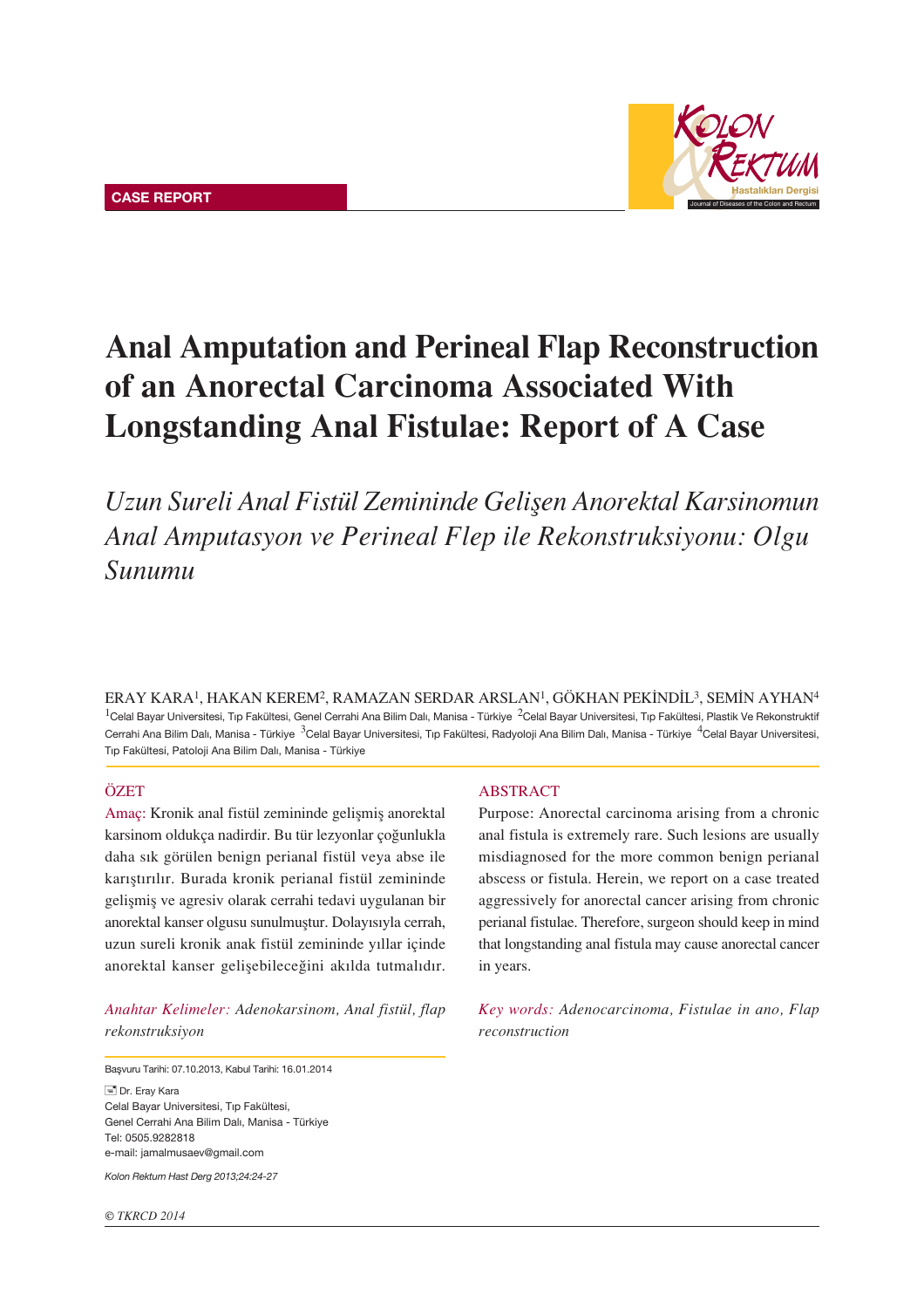## Introduction

Anal carcinoma is a rare malignant entity, representing approximately 2-3% of all tumors of the large bowel cancers.1 It is even uncommon that a carcinoma is found to be arising from a benign fistula-in-ano.2 Rosser first reported seven cases in 1934 and identified criteria to define carcinoma originating from anal fistula.<sup>3</sup> However, the rarity of this tumor and the lack of sufficient patients for controlled trials have led to a lack of any consensus regarding appropriately diagnostic and treatment strategies.

#### Case Report

The patient was a 58-year-old male with a history of anal mass and discharging perianal sinus for six years. He had undergone no previous surgery before he was referred to our hospital. At anorectal examination; two external orifices located at the right anterior lateral buttock nearly 3 cm distant from anus and purulent stream were observed (Figur 1). The internal opening of the fistula was identified at the posterior midline in the prone position. A large fibrostenotic area with chronic inflammatory tissue, located at the right side of the anal canal was found. The inguinal lymph nodes were not palpable on both sides. Pelvic magnetic resonance imaging (MRI) and computed tomography (CT) showed both inflammatory tissue and abscess formation in the anorectal region extending to the ischiorectal plan and right side of the buttocks (Figur 2). Rigid sigmoidoscopy showed irregularity and wall thickening in the anal canal



Figur 1. Preoperative view of the patient with perianal opening of the fistulae tract and irregularity in the gluteal region in proctologic prone position.



Figur 2. Preoperative MR-imaging of the patient.

extending to anorectal transitional zone no abnormality. Histological examination of two different biopsy specimens taken from the tract of the fistula with anoderm and anal canal both revealed adenocarcinoma. There was no abnormality on routine laboratory examinations. Tumor markers including carcinoembryonic antigen (CEA), carbohydrate antigen (CA) 19-9 and, AFP, CA 15.3 and CA 125 levels were also within the normal limits. The patient had undergone abdominoperineal resection (APR) + partial coccygectomy and flap reconstruction of perineum (Figur 3 A,B). Postoperative histopathologic examination of the specimen revealed adenocarcinoma (Figur 4). His postoperative period was uneventful and discharged on the  $10<sup>th</sup>$  day. He had received an adjuvant chemoradiotherapy.

### Discussion

Chronic anal fistula is a common disease however perianal adenocarcinoma associated with fistula-in-ano is extremely rare. It has been reported that the frequency in men is twice that in women and nearly 75% of the lesions are found in the lower rectum 4. The pathogenesis



Figur 3 a, b. a. Prepartion of anal and gluteal fold flaps. b. Final view of the perineum after reconstruction with bilateral gluteal fold rotational flaps.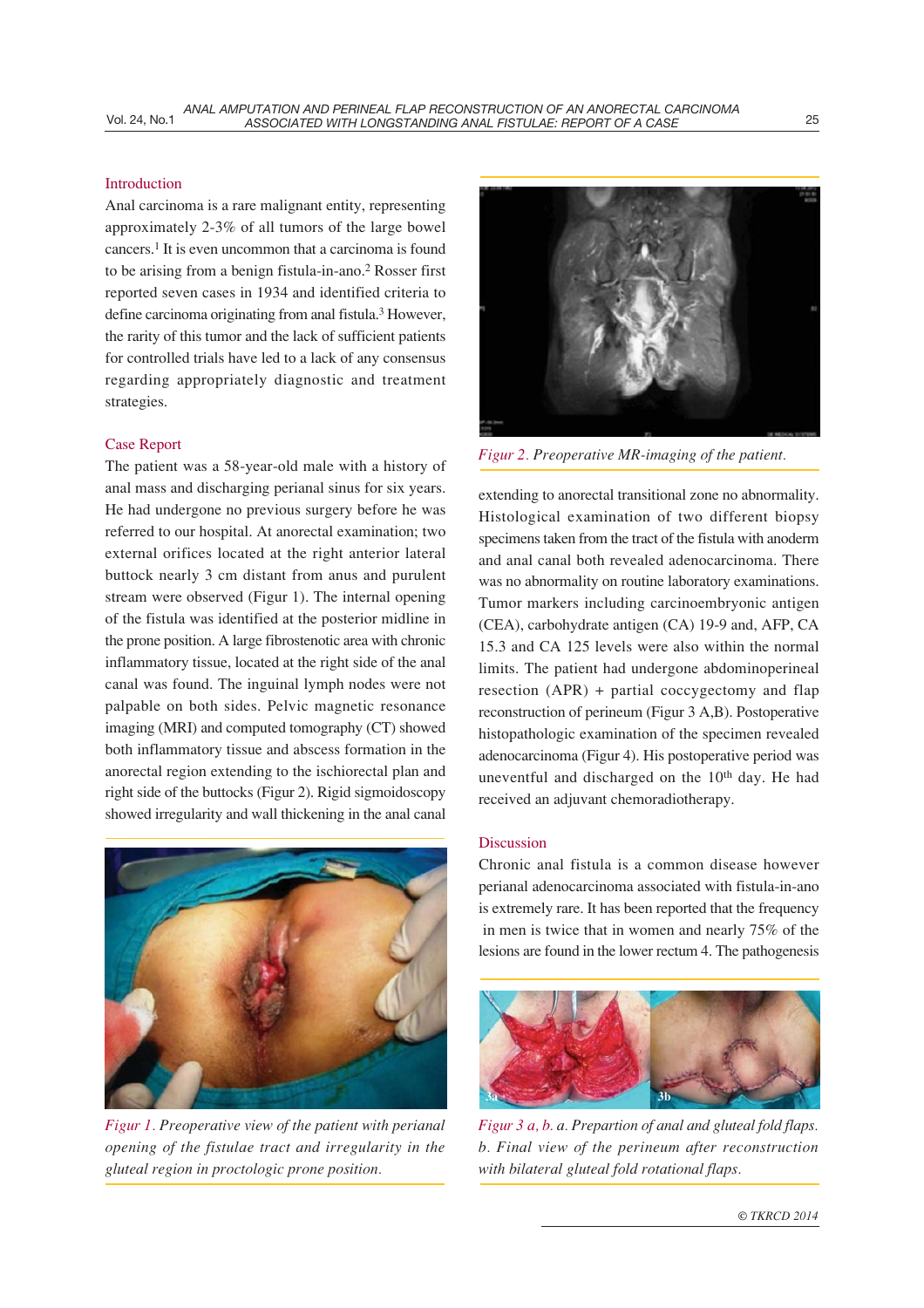

Figur 4. Neoplastic glands with cribriform structures infiltrating muscularis propria (H&EX10).

of this disease is still on debate. It is suggested that adenocarcinoma of anal canal may originated from rectum, fistula-in-ano or anal gland. Adenocarcinoma developing in the perianal region is often associated with a longstanding fistula-in ano. The pathophysiology of this condition is in part believed to be secondary to chronic inflammatory changes.2-4 Rosser established diagnostic criteria for adenocarcinoma originating from the anal-fistula.1 The fistula should usually antedate the carcinoma by at least 10 years, the only tumor present in the rectum or anal canal should be secondary to direct extension from the carcinoma in the fistula and the internal opening of the fistula should be into the anal canal and not into the tumor itself .2-5 The most common symptoms are anal pain and perianal mass; anal bleeding and obstruction are generally not reported due to infrequent involvement of the rectal mucosa. Tumor progression can lead to tissue destruction with perianal suppuration and fistula formation. Dukes and Galvin thought these tumors to be a result of malformation or reduplication of the intestinal tract with rest of cells being the source of the tumors.<sup>6</sup> The origin of carcinoma in areas of chronic inflammation or scarring is thought to be due to the fact that the area in question becomes an "immunological privileged site" in which lymphatic vessels are disrupted and immunologic surveillance against developing metaplastic or frankly neoplastic cells is impaired.7 Conventional MRI, CT scanning of whole body with endorectal ultrasonography of anal canal should be done for the diagnosis and for the preoperative staging of the tumor. Colonoscopic

examination should also be helpful for the synchroneous tumors in colon.

Currently, surgical resection is considered to be the first choice of curative treatment for anal adenocarcinoma following an adequate excision with clear surgical margin. APR with excision of both ischiorectal fossae and the overlying skin is recommended. Invasion of other organs is often not revealed pathologically after radical resection even when extensive invasion has been detected before or during surgery, because inflammation makes the precise diagnosis of local and lymphatic extension difficult.8 The role of radiotherapy in the treatment of perianal carcinoma has not been established; however, careful follow-up and adjuvant chemotherapy or radiotherapy, or both, may prevent local recurrence. The prognosis after APR is generally good, probably because of the propensity of this tumor to be well differentiated and slow growing, and the rarity of metastasis to lymph nodes.8-10

Soft-tissue reconstruction following tumor resection is also a challenging problem in perineal region because of the functional, locational, and cosmetic importance of this area. Usually, a large perineal defect is created by radical excision of cancer because of the nature of anal cancer. Several flaps have been designed for perineal reconstruction; each has its advantages together with some disadvantages. An ideal flap for perineal defects should be not bulky, allow stable blood flow, do not cause severe functional or aesthetic alterations in the donor area, and involve only a one-stage operation. The gluteal-fold flap is very useful for various vulvar and buttock reconstructions because it can be adjusted to the required volume. This flap is thin, reliable, easy to elevate, has matched local skin quality, and produces hidden scars on the gluteal fold. All operation scars are restrained to the perineal area and reconstruction can be performed in a single stage. The authors made some modifications on design of this flap and performed bilateral gluteal fold fasciocutaneous rotational flaps for perineal reconstruction following an anal cancer resection. This flap is supplied by underlying fascial plexus derived from perforators of the internal pudental artery and musculocutaneous perforators of underlying muscle.9 In this patient, following tumor excision, adequately sized two flaps were designed and lifted with the fascia of the gluteus maximus muscle from the bilateral gluteal